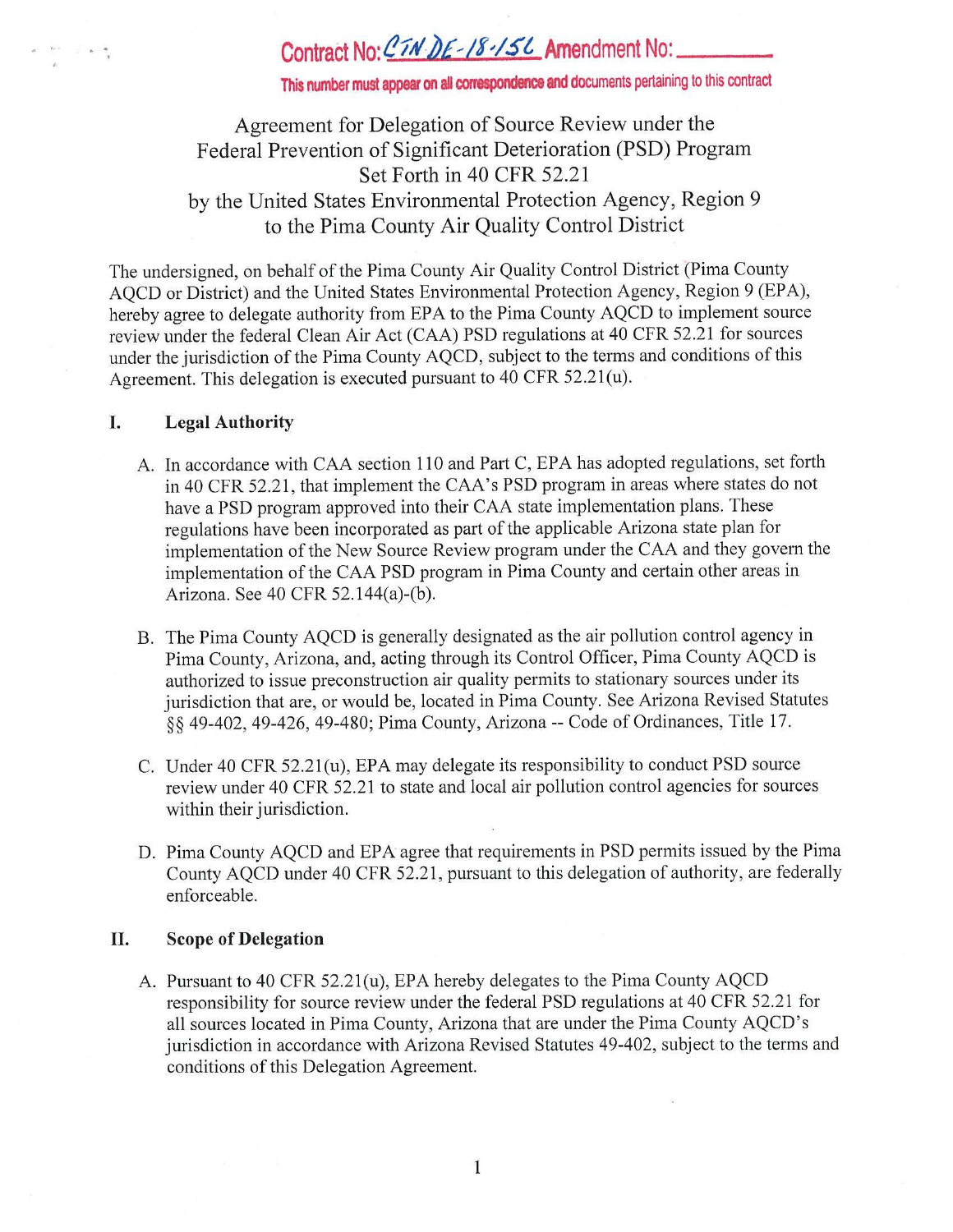- B. EPA's delegation of authority to the Pima County AQCD to implement the federal PSD regulations under this Delegation Agreement does not extend to sources or activities located in Indian Country, as defined in 18 U.S.C. 1151.
- C. The EPA Administrator has delegated to the EPA Region 9 Regional Administrator, and the Regional Administrator has redelegated to EPA Region 9's Air Division Director, the authority under 40 CFR 52.21 (u) to delegate to an appropriate state or local agency the responsibility to conduct source review under the federal PSD regulations at 40 CFR 52.21. As the state or local agency that receives delegation from EPA Region 9, the Pima County AQCD does not have authority under the CAA to further delegate the responsibility to conduct source review under the federal PSD regulations at 40 CFR 52.21.

## **III. General Delegation Conditions**

 $\sim$   $\sim$ 

- A. The Pima County AQCD shall issue PSD permit decisions under this Delegation Agreement in accordance with the requirements of 40 CFR 52.21 and 40 CFR Part 124, Subparts A and C.
- B. The Pima County AQCD may (but shall not be required by this agreement to) issue federal PSD permits in an integrated permit proceeding along with permits required under Arizona law and District regulations, and may include both federal PSD requirements and Arizona and/or District requirements in a single, integrated permit document. Where state or district air quality rules or policies are more stringent than the federal PSD program requirements at 40 CFR 52.21, the Pima County AQCD may elect to include such state or district requirements in a proposed or final integrated permit document along with the federal PSD program requirements. All permit requirements contained in a proposed or final integrated permit issued by the Pima County AQCD that are derived from the federal PSD requirements in 40 CFR 52.21, or included in whole or in part for purposes of satisfying such federal PSD permit requirements, shall be clearly identified as such in the permit itself and in the supporting documentation for the permit.
- C. The Pima County AQCD shall consider and follow all PSD policy, guidance and determinations issued by EPA for implementation of the federal PSD program, except as provided in Paragraph III.D. EPA generally will provide Pima County AQCD with copies of EPA policies, guidance, and determinations through EPA databases and/or hard copies where appropriate. EPA shall provide guidance to the Pima County AQCD in a timely manner as appropriate in response to any request by the Pima County AQCD for guidance on federal PSD issues.
- D. In the event that the Pima County AQCD considers it necessary to implement a PSD permitting decision that differs from that recommended by EPA policy, guidance, or determinations, the Pima County AQCD shall obtain concurrence from the Chief of the EPA Region 9 Air Division Permits Office or his or her designee concerning such course of action prior to proposing or finalizing such permit decision. Where no current EPA policy or guidance clearly addresses a specific situation requiring the Pima County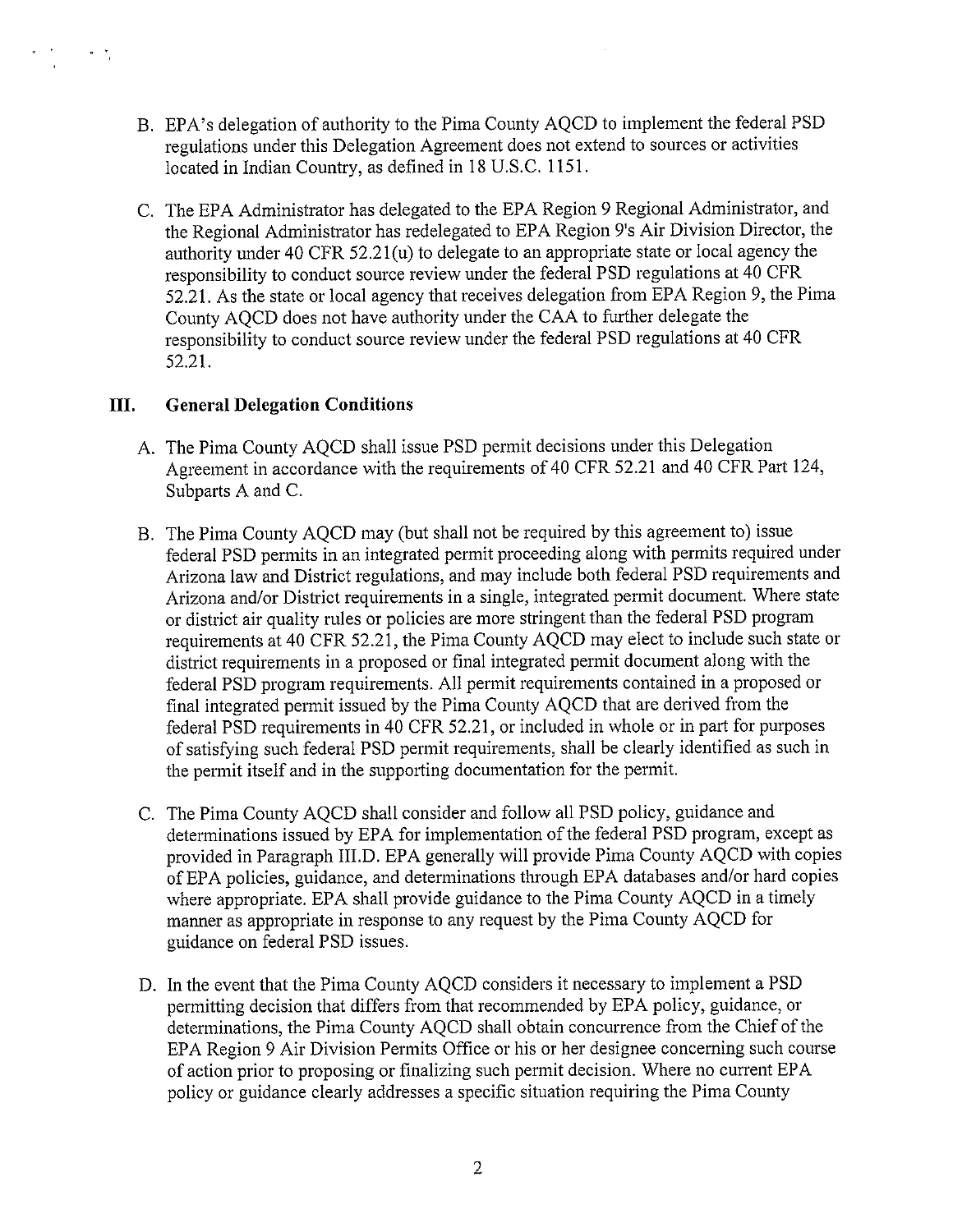AQCD's interpretation of the federal PSD regulations, the Pima County AQCD shall consult with the Chief of the EPA Region 9 Air Division Permits Office or his or her designee on the Pima County AQCD's interpretation of the EPA regulations.

 $\mathcal{A}=\mathcal{A}$ 

- E. The Pima County AQCD shall consult with the appropriate state and local agencies primarily responsible for managing land use as provided in 40 CFR  $52.21(u)(2)(i)$  prior to making any preliminary or final determination on a PSD permit application pursuant to this Delegation Agreement.
- F. The Pima County AQCD shall notify the appropriate Class I area Federal Land Manager(s) of receipt of a PSD permit application that may affect any Class I area(s). Notification shall be made within 30 days of receipt and at least 60 days prior to any public hearing, in accordance with 40 CFR 52.2l(p).
- G. To assist EPA in ensuring EPA's compliance with requirements that may be applicable to EPA under other federal statutes in conjunction with the issuance of a federal PSD permit decision under 40 CFR 52.21, the Pima County AQCD shall:
	- I. Notify PSD permit applicants of the potential need for consultation between EPA and the appropriate State Historic Preservation Officer(s) (SHPO), Tribal Historic Preservation Officer(s) (THPO), and/or other parties if the project has the potential to affect one or more historic properties.
	- 2. As requested by EPA, assist EPA in consultation under Section I 06 of the National Historic Preservation Act with the appropriate SHPO(s), THPO(s), and/or other parties regarding historic properties potentially affected by a project.
	- 3. Within two weeks of receipt (and no later than 30 days of receipt) of a PSD permit application, notify the U.S. Fish and Wildlife Service (FWS) of the permit application, and provide the FWS with a copy of the permit application if requested.
	- 4. Notify PSD permit applicants of the potential need for consultation between EPA and the FWS if the project may affect a species listed as threatened or endangered under the federal Endangered Species Act (ESA), 16 USC 1531 et seq., or designated critical habitat for such species.
	- 5. Refrain from issuing a final PSD permit decision until EPA has notified the Pima County AQCD that EPA has satisfied its obligations with respect to that permit decision, if any, under the ESA and the National Historic Preservation Act, 54 USC 300101 et seq.
- H. The Pima County AQCD shall at no time grant a waiver of the requirements of 40 CFR 52.21 or the requirements of a finally issued and currently applicable PSD permit.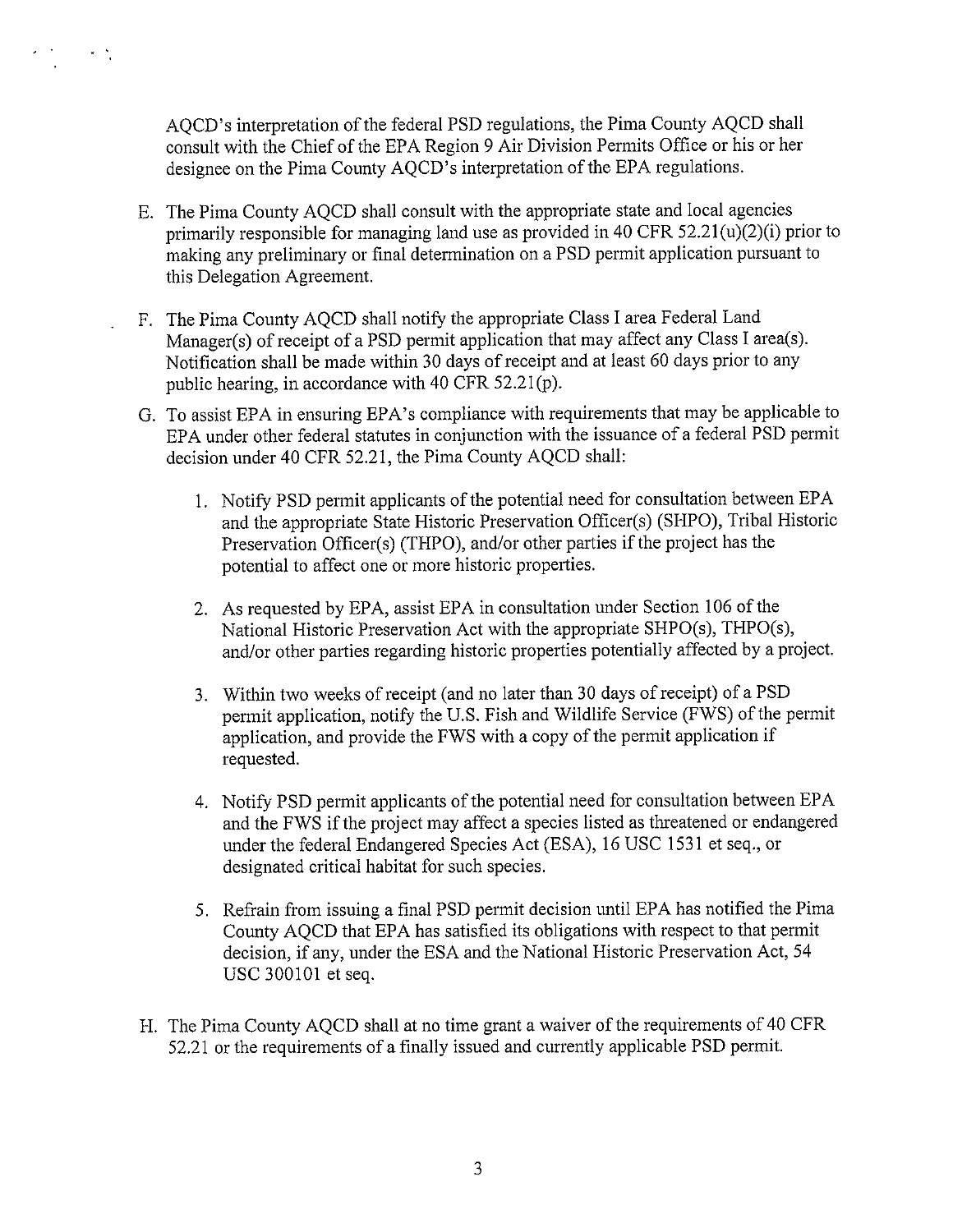#### **IV. Permit Issuance, Revision, and Appeals**

 $\sigma = \frac{1}{2}$ 

- A. All proposed and final PSD permit decisions issued by the Pima County AQCD on applications for the construction or major modification of PSD sources under this Delegation Agreement are subject to and shall adhere to all procedural requirements in 40 CFR Part 124, and the Pima County AQCD shall comply with all such requirements that would be applicable to EPA Region 9 if EPA Region 9 were issuing the permit decision under 40 CFR 52.21. Among other requirements, the Pima County AQCD shall provide notice of the PSD final permit decision as specified in 40 CFR 124.15; such notice shall indicate that an appeal to the EPA Environmental Appeals Board (EAB) is available pursuant to 40 CFR Part 124 and shall include references to the procedures for appealing such a decision under 40 CFR 124.19.
- B. The provisions in 40 CFR 124.19 shall apply to all appeals to the EAB of PSD permit decisions issued by the Pima County AQCD under this Delegation Agreement. For purposes of implementing 40 CFR Part 124, if there is a public comment requesting a change in a preliminary PSD permit determination or proposed PSD permit condition issued by the Pima County AQCD, the final permit decision issued by the Pima County AQCD is required to state that for federal PSD purposes and in accordance with 40 CFR 124.15 and 124.19:
	- 1. The effective date of the permit decision is 30 days after service of notice to the applicant and commenters of the final permit decision, unless review is requested on the permit under 40 CFR 124.19 within the 30-day period.
	- 2. If an appeal of a PSD permit decision is filed with the EAB, the effective date of the permit decision is suspended until such time as the appeal is resolved.
- C. Prior to taking proposed action to revise an existing final PSD permit, the Pima County AQCD shall consult with EPA Region 9 concerning any such proposed action. EPA will determine on a case-by-case basis the requirements of 40 CFR 52.21 and/or 40 CFR Part 124 that are necessary and appropriate to apply to a particular PSD permit revision, depending on the nature of the revision. the Pima County AQCD's proposed and final decision to revise an existing final PSD permit shall adhere to any such requirements determined necessary and appropriate by EPA. Material changes to substantive terms and conditions of an existing PSD permit that govern the construction and operation of the source should be processed in accordance with the procedural requirements in 40 CFR Part 124 that are applicable to federal PSD permit decisions.
- D. In the event that EPA determines that failure by the Pima County AQCD to comply with the requirements of 40 CFR Part 124 related to PSD permit decisions and Section IV of this Delegation Agreement renders the subject permit decision invalid for federal PSD purposes, EPA shall notify the Pima County AQCD.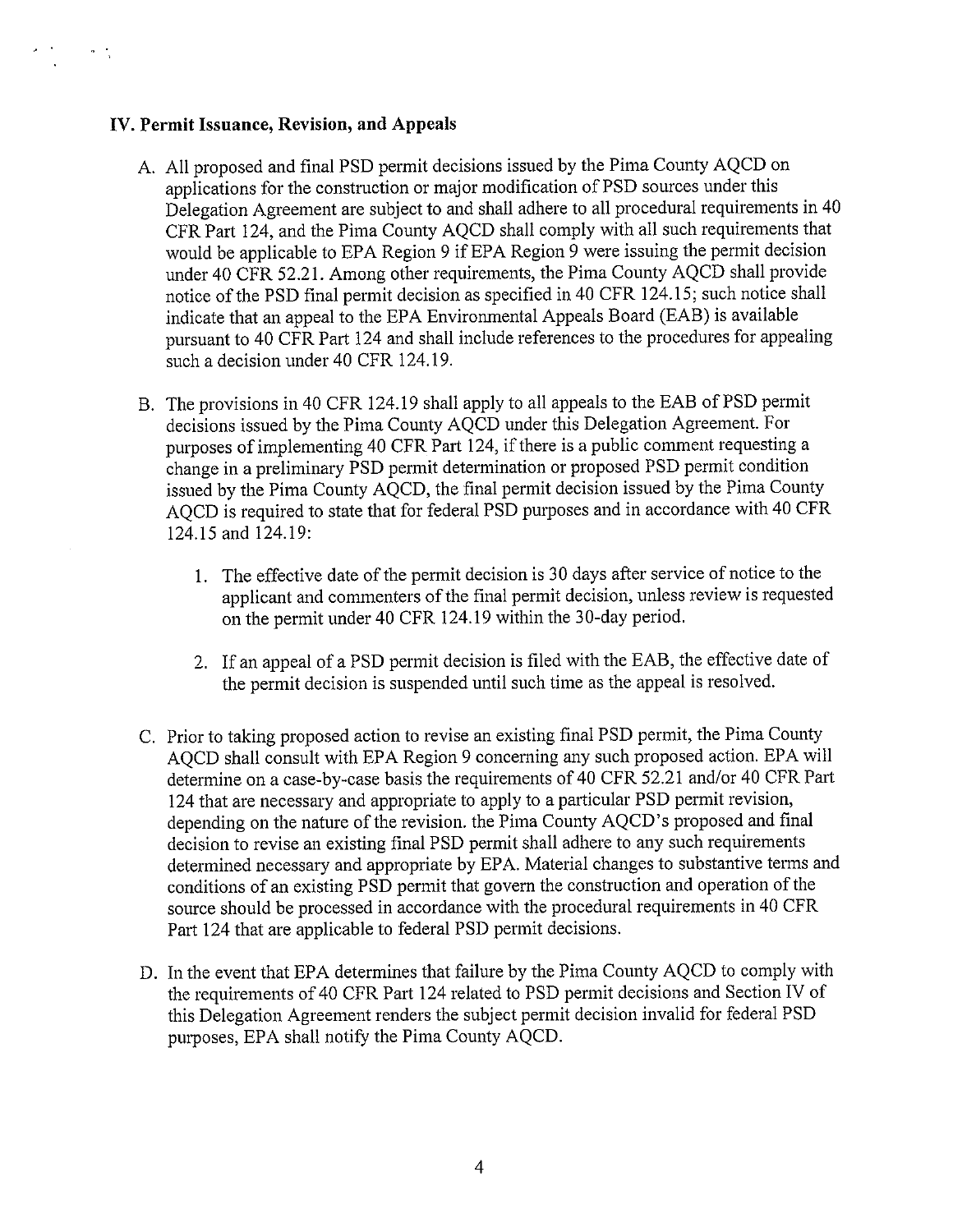## **V. Enforcement**

 $\mathcal{A}=\frac{1}{2}$ 

In all cases, EPA retains enforcement authority pursuant to sections 113 and 167 of the Clean Air Act with respect to sources in Pima County that are subject to the federal PSD requirements and other CAA requirements, including but not limited to sources issued federal PSD permits by the Pima County AQCD. The Pima County AQCD retains enforcement authority for air quality regulations under Arizona State and local law.

## **VI. EPA and PDEQ Communications**

- A. The Pima County AQCD shall provide an opportunity for the EPA to discuss federal PSD permit decision actions with the District at not less than five points in the permit decision process:
	- 1. Pre-application meeting(s) with prospective applicants.
	- 2. Prior to the District making the completeness determination on a permit application or deciding to act on a request for a permit revision.
	- 3. Prior to the District making its preliminary determination and proposed permit or permit revision available for public comment.
	- 4. After close of the public comment period but prior to issuance of the final determination and final permit or permit revision.
	- 5. In the event that a petition for review of a final PSD permit decision is filed per 40 CFR 124.19, the District shall provide an opportunity for EPA to discuss the content of the response to the petition for review prior to the filing of the response.

The purpose of these meetings is to identify and resolve any issues identified by the agencies as necessary to ensure compliance with CAA requirements prior to the District making its proposed and final permit decisions, and prior to submitting its response to any petition for review, as applicable. EPA and the Pima County AQCD will remain cognizant of the District's permit processing timelines and the timelines in 40 CFR Part 124 related to the processing of PSD permit decisions. EPA and the Pima County AQCD will work rapidly to resolve any issues to prevent any delays in meeting those permit processing timelines.

B. The Pima County AQCD shall submit copies of the following documents to EPA, within the time frames indicated, for sources or activities subject to this Delegation Agreement:

| Action                                                                               | Submittal to EPA                             | Time frame                                 |
|--------------------------------------------------------------------------------------|----------------------------------------------|--------------------------------------------|
| Receipt of PSD permit<br>application or permit<br>revision request or<br>application | Copy of application/request and cover letter | Within ten working days<br>after receipt   |
| Completeness<br>determination or letter<br>of deficiencies                           | Copy of letter to applicant                  | Within ten working days<br>after signature |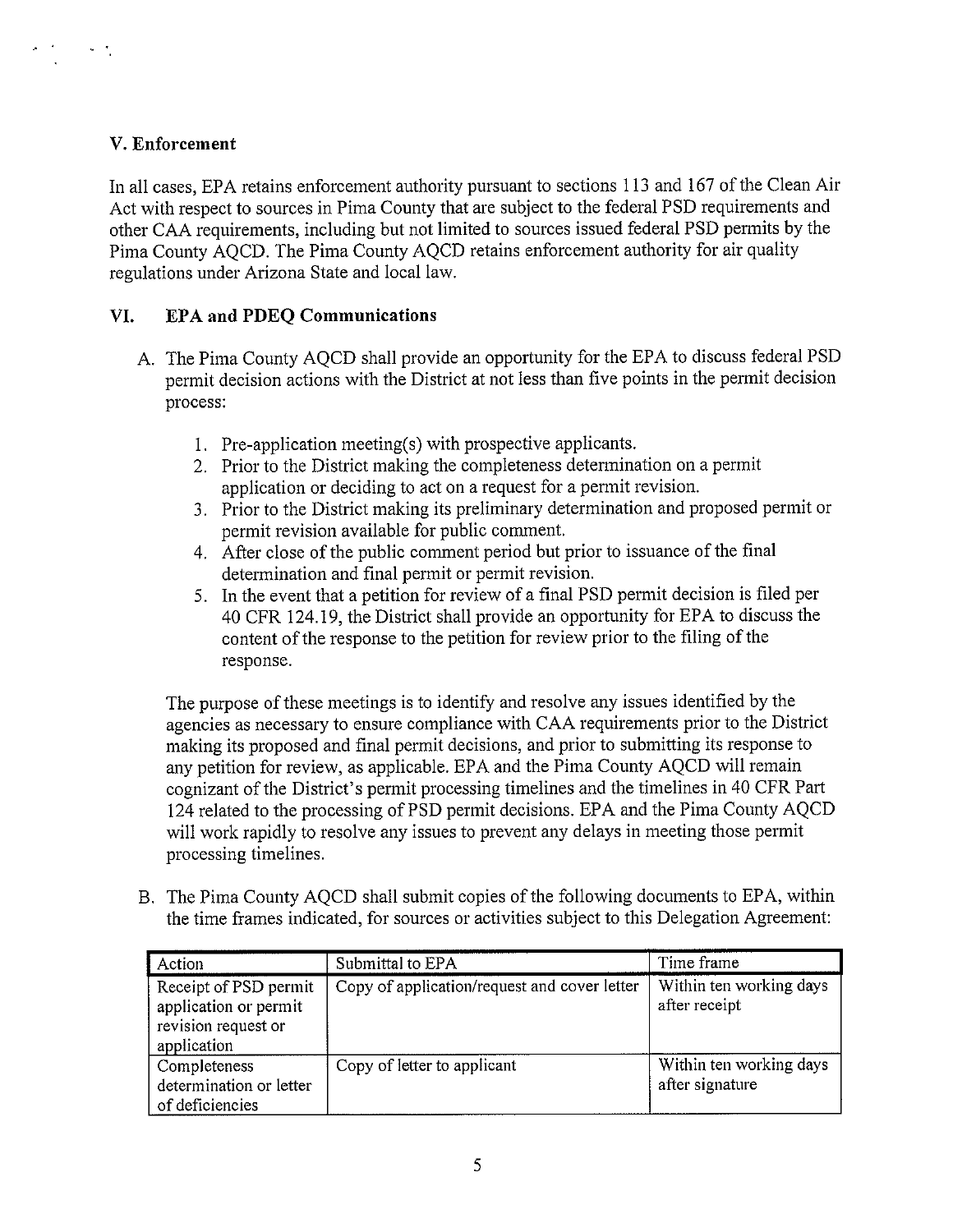| Draft proposed permit<br>decision                                            | Copy of draft technical support document,<br>proposed PSD permit decision (including<br>major or minor revisions to a PSD permit),<br>and public notice of public comment period<br>and/or public hearing | At least 15 working days<br>prior to start of public<br>comment period for<br>preliminary<br>determination |
|------------------------------------------------------------------------------|-----------------------------------------------------------------------------------------------------------------------------------------------------------------------------------------------------------|------------------------------------------------------------------------------------------------------------|
| <b>Public Notice</b>                                                         | Copy of technical support document,<br>proposed PSD permit decision, and public<br>notice of public comment period and/or<br>public hearing                                                               | Upon issuance of public<br>notice                                                                          |
| Draft final permit<br>decision                                               | Copy of technical support document, final<br>PSD permit decision, public comments (if<br>any), and responses to public comments (if<br>any)                                                               | At least 15 working days<br>prior to issuance of final<br>permit decision                                  |
| Final permit issuance                                                        | Copy of technical support document, final<br>PSD permit decision, public comments (if<br>any), and responses to public comments (if<br>any)                                                               | Upon issuance of final<br>permit decision                                                                  |
| <b>BACT</b> determination<br>submittal to<br>RACT/BACT/LAER<br>Clearinghouse | Electronic submittal of required information                                                                                                                                                              | Within 30 working days<br>after final signature on<br>PSD permit                                           |

- C. Any records or reports relating to PSD permitting or compliance with PSD requirements by sources tmder the Pima County AQCD's jurisdiction that are provided to or otherwise obtained by the Pima County AQCD and are not identified in the Table in Section VI.B above shall be made available to EPA upon request.
- D. The Pima County AQCD shall ensure that all relevant PSD source information, notifications and reports are entered into the EPA AIRS/AFS national database system in order to meet its record keeping and reporting requirements. In addition to the National Minimum Data Requirements (MDRs) (attached), the Pima County AQCD shall enter into this system all of the following information:
	- 1. The Air Program Code for PSD.
	- 2. The date the PSD permit is issued or modified.
	- 3. The final effective date of the PSD permit (or modified permit).
	- 4. The date that the new source or modification begins construction.
	- 5. The date that the new source or modification begins operation.
- E. Correspondence from EPA to the Pima County AQCD shall be sent by email where possible and by U.S. Mail or express delivery to:

Air Permit Engineering Manager Pima County Department of Environmental Quality 33 N. Stone Ave., Suite 700 Tucson, AZ 85701-1429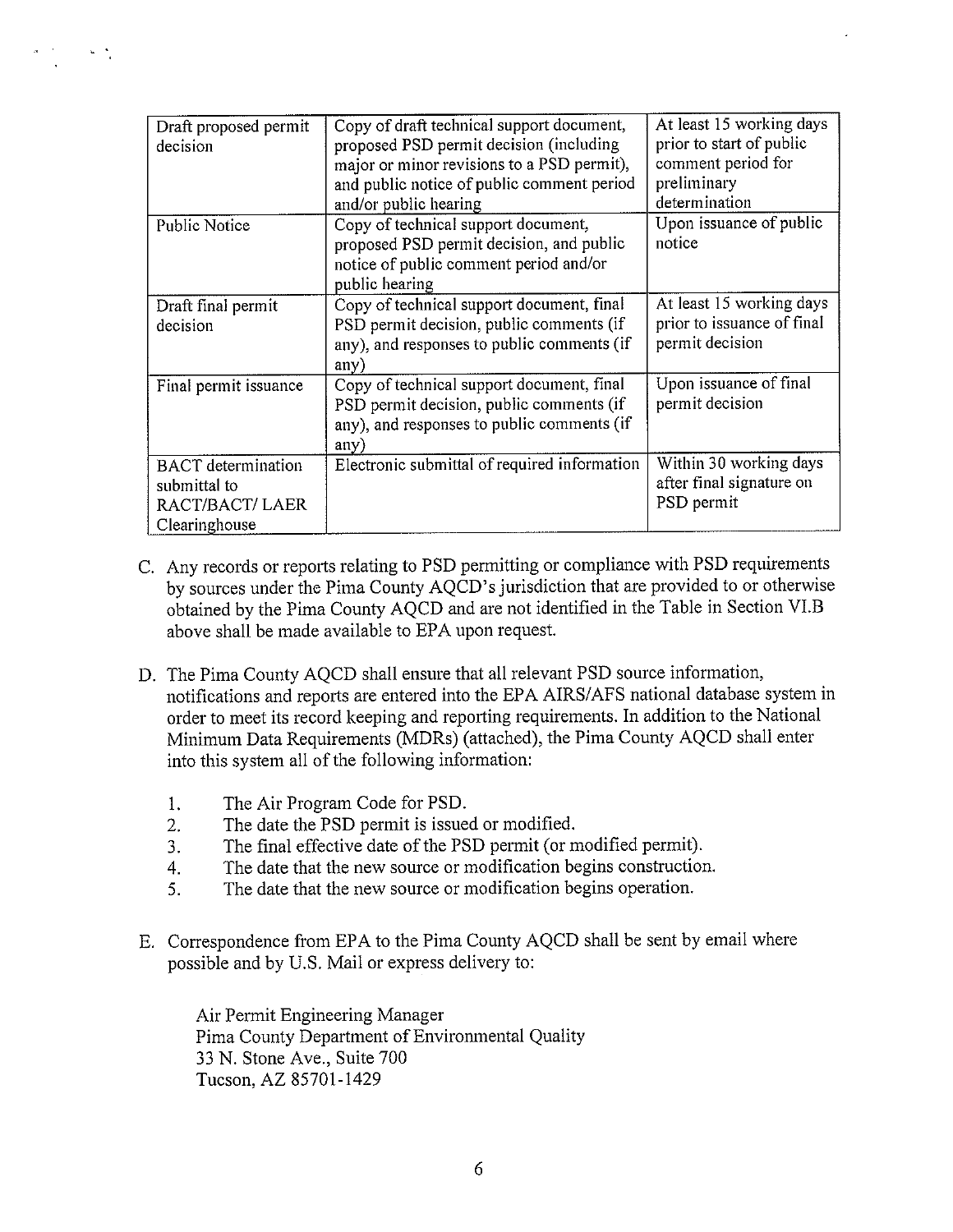Correspondence from the Pima County AQCD to EPA shall be sent by email where possible and by U.S. Mail or express delivery to:

Section Chief Permits Office, Air Division USEPA, Region 9 75 Hawthorne Street (AIR-3) San Francisco, CA 94105 R9AirPermits AZ@epa.gov

## **VII. Future Changes to EPA or Pima County AQCD Regulations**

- A. This delegation to the Pima County AQCD to implement the federal PSD regulations at 40 CFR 52.21 does not extend to any revisions made by EPA to 40 CFR 52.21 after July 1, 2015. If such revisions occur, the Pima County AQCD may continue to implement new source review under the PSD program at 40 CFR 52.21, except for new projects that trigger the provisions of the revisions.
- B. IfEPA revises 40 CFR 52.21 after July 1, 2015, EPA will consider any request from the Pima County AQCD to amend this Delegation Agreement.

## **VIII. Administrative Provisions**

 $\sim$   $\sim$ 

- A. This delegation of PSD source review authority becomes effective upon the date of signature by both parties to this agreement. Once this Delegation Agreement becomes effective, it supersedes the previous PSD delegation agreement from EPA to the Pima County AQCD, which went into effect on April 14, 1994.
- B. EPA retains the discretion to revoke this Delegation Agreement in whole or in part. The Pima County AQCD retains the discretion to request from EPA the revocation of this Delegation Agreement, which EPA shall grant within ten days of receipt of such request. Any revocation of this Delegation Agreement shall be effective as of the date specified in a Notice of Revocation to be issued by EPA. This agreement is effective until revoked. Bases for revocation may include, but are not limited to, EPA's determination, after consultation with the Pima County AQCD, of any of the following:
	- 1. The Pima County AQCD's legal authority, rules and regulations, and/or procedures for implementing or enforcing the federal PSD requirements as provided in this Delegation Agreement are inadequate.
	- 2. The Pima County AQCD is not adequately implementing the federal PSD program.
	- 3. The Pima County AQCD has not implemented the federal PSD program with respect to a specific PSD permit decision in accordance with the terms and conditions of this Delegation Agreement or the requirements of 40 CFR 52.21, 40 CFR Part 124, or the CAA.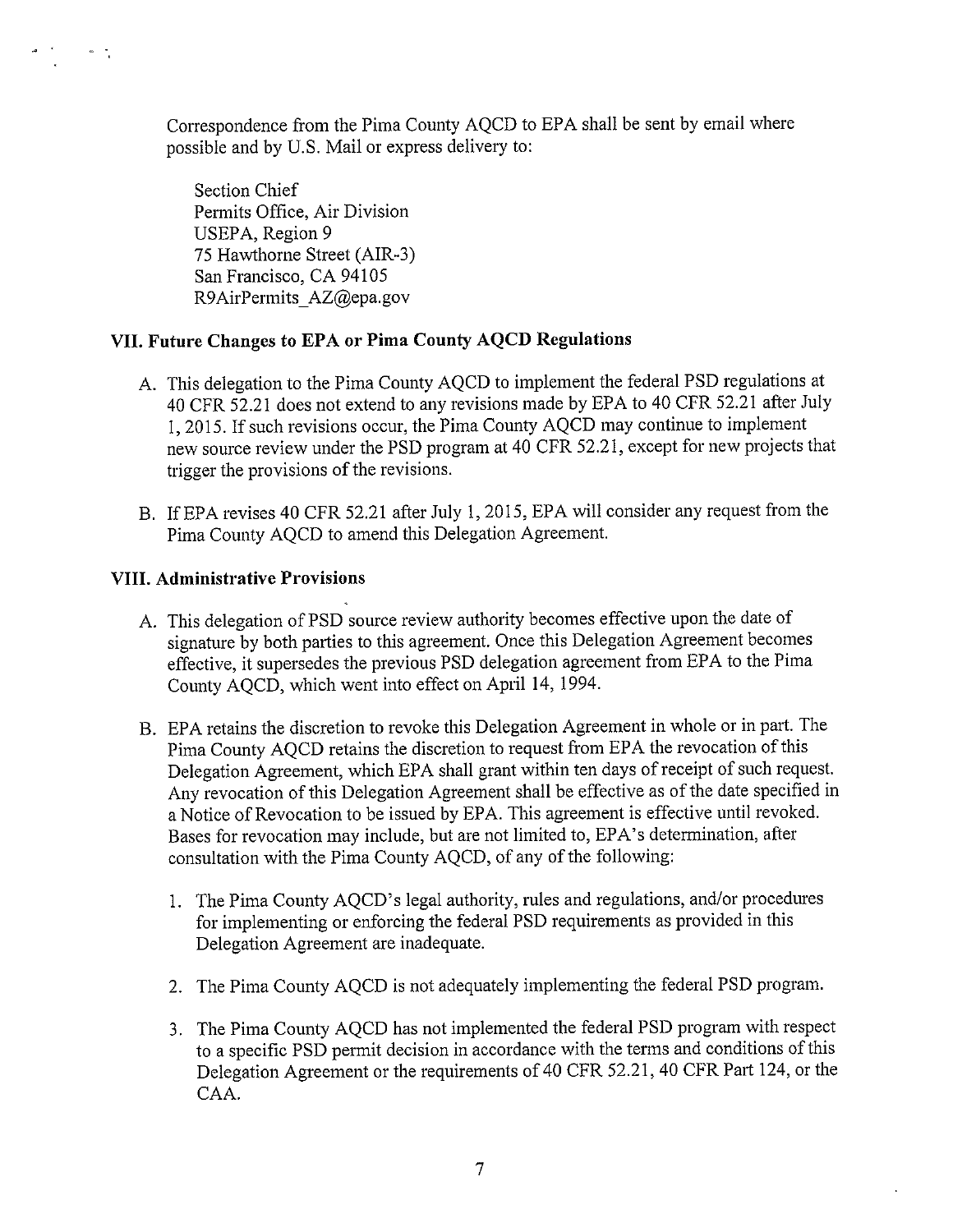- C. In the event that the Pima County AQCD is unwilling or unable to implement the federal PSD regulations at 40 CFR 52.21 or the related procedural requirements at 40 CFR Part 124 with respect to a source or activity subject to the federal PSD regulations, the Pima County AQCD shall immediately notify the EPA Region 9 Air Division Director and the Chief of the EPA Region 9 Air Division's Permit Office.
- D. The Pima County AQCD shall notify EPA within ten days if applicable state or district law, regulations, or policies change in a manner relevant to the Pima County AQCD's implementation of the federal PSD program pursuant to this Delegation Agreement. If necessary to ensure compliance with federal PSD program requirements following such a change, this Delegation Agreement shall be amended with agreement of both parties or revoked in whole or in part.
- E. The Pima County AQCD may charge and retain its adopted permit fee for any permit processed under the terms of this agreement.

#### **IX. Signatures**

. '

On behalf of the Environmental Protection Agency, I grant delegation for implementation of source review under the federal PSD program at 40 CFR 52.21 to the Pima County Air Quality Control District pursuant to the terms and conditions of this Delegation Agreement and the requirements of the Clean Air Act.

Date: <u>June 5, 2013</u><br>Elizabeth Adams<br>Acting Director, Air Division Environmental Protection Agency Region 9

On behalf of the Pima County Air Quality Control District, I accept delegation for implementation of source review under the federal PSD program at 40 CFR 52.21 pursuant to the terms and conditions of this Delegation Agreement and the requirements of the Clean Air Act.

Date: **MAY 1 5 2018** 

**ATTEST:** 

Richard Elias

Chairman Pima County Board of Supervisors

Clerk, Board of Supervisors Pima County, Arizona  $8$